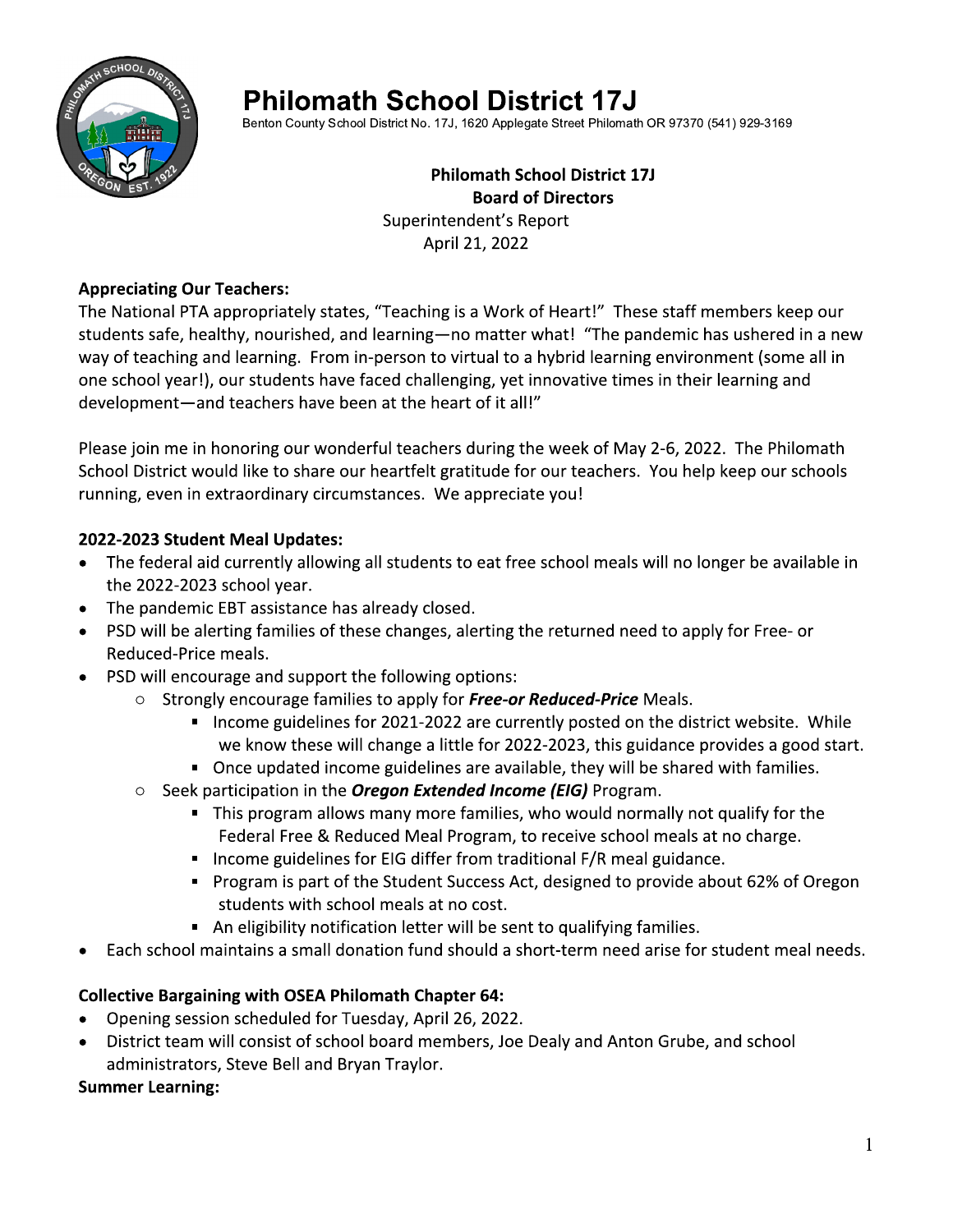Summer learning opportunities will be happening in Philomath! Plans are beginning to emerge for a summer of learning and fun.

- Summer funds are available through the Oregon Department of Education (ODE) for summer  $\bullet$ learning. Funds include:
	- o High School Academic Support
	- $\circ$  K-8 Enrichment Program
- Information will be shared with families as plans continue to take shape.
- Credit Recovery opportunities for high school students will be available, beginning June  $20<sup>th</sup>$  and ending June 30<sup>th</sup>. A second opportunity will be available in August.
- Students in grades K-5 will have the opportunity to participate in a two-week Literature Camp, scheduled to begin on August 15th.
- PSD is beginning to advertise for summer staff.  $\bullet$

### **Staffing:**

PSD is doing lots of hiring for the 2022-2023 school year! We have retirements and resignations that need to be filled. The Board, families, and community will continue to be updated.

## **LBL Adjustments:**

On March 24, 2022, ODE released an update for the 2021-2022 fiscal year, including a significant change due to SB 743 (State School Fund Calculations for Public Charter Schools). SB 743 requires, for purposes of calculating State School Fund (SSF) distributions, calculations for virtual public charter schools to be separate from calculation for the district if school district has decreasing enrollment.

Two virtual charter schools in our region have been impacted by this change. As a result, LBL received a decrease in SSF payments for this fiscal year in the amount of approximately \$1 million. As a result, Philomath will see a decrease in available Tier 2 funding from LBL, proportionate to our student enrollment. A meeting is scheduled next week with LBL to discuss.

### **AVID (Advancement Via Individual Determination):**

Fourteen Philomath staff members will be attending the AVID Summer Institute this year.

- Group #1: Seattle (June 27-29, 2022)
- Group #2: San Diego (July 26-28, 2022

## **District Calendar:**

No changes proposed for 2022-2023 approved calendar.

### **Local Option Levy:**

- Planning to move forward with the November 8, 2022 election.
- Deadline to file ballot title is August 19, 2022.
- Deadline for filing ballot narrative is September 8, 2022.
- Deadline for filing arguments is September 12, 2022.

### **Upcoming Dates to Remember:**